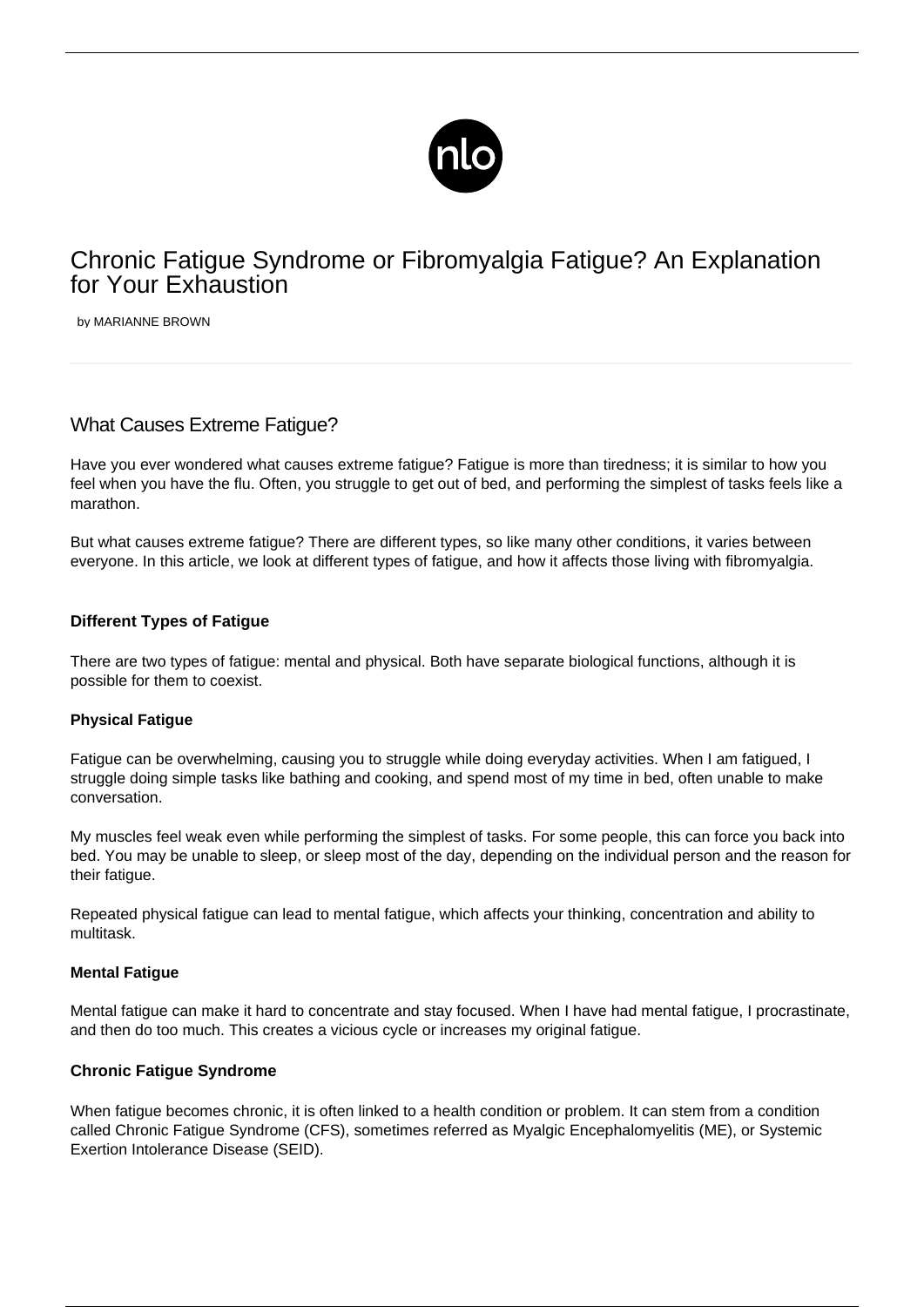CFS causes are not fully understood. Many theories and research outline this could be caused by physical and/or mental stress, such as a viral infection, stress, hormonal discrepancies, a weakened immune system, or a combination of any of the above.

Many other conditions can also cause fatigue, so it is imperative that other health conditions are ruled out before getting a diagnosis of CFS.

The [Centers for Disease Control and Prevention \(CDC\)](https://www.cdc.gov/me-cfs/index.html) suggest that CFS may be the end stage of multiple different conditions, rather than one specific condition. There is also some debate about whether fibromyalgia and CFS are the same condition. Some people have been diagnosed with both.

According to research, for individuals who have been diagnosed with CFS and not, [fibromyalgia fatigue](https://www.practicalpainmanagement.com/pain/myofascial/fibromyalgia/fibromyalgia-chronic-fatigue-chronic-fatigue-syndrome) tends to be the most significant symptom, with some pain as well. With fibromyalgia the most significant symptom is reversed, and tends to be debilitating pain, followed by fatigue.

# **CFS Versus Fibromyalgia**

There are some key differences between fatigue and fibromyalgia:

- **Condition development:** Many people with fibromyalgia report symptoms following trauma, either physically or emotionally. Many people with CFS describe symptoms that follow a viral infection, like mononucleosis or influenza.
- **Painful areas:** Fibromyalgia causes areas of tenderness or pain in distinct locations on their bodies. People with CFS do not have these pain sites.
- **Inflammation:** Doctors have found no evidence of inflammation with fibromyalgia. CFS patients often complain of fever, swollen glands and other signs of inflammation.
- **Sleep:** [A recent study](https://www.ncbi.nlm.nih.gov/pmc/articles/PMC3198210/) from Japan found differences in sleep disturbances between people with CFS alone, such as excessive daytime sleeping. With fibromyalgia, lengthy periods of sleep can sometimes feel impossible to achieve.

# **How Does Fatigue Impact People With Fibromyalgia?**

# **Fatigue Without Fibromyalgia**

Locating the reason for fatigue is important. Once you know what is causing it, it becomes easier to treat, and symptoms will begin to subside.

General causes for fatigue are split into three categories:

- Physical conditions, such as the flu, viruses, colds, anemia, etc.
- Mental health issues, such as stress, depression, and seasonal effective disorder.
- Lifestyle choices, such as a lack of exercise, poor sleep, obesity, poor diet, medications, or illicit drugs.

# **When Should You Seek Medical Advice?**

If you are feeling fatigued rather often and you cannot pinpoint the reason, you must make an appointment to visit your doctor. Fatigue can sometimes be caused by a serious medical condition.

If you notice any unnerving symptoms, please visit your nearest hospital immediately. Some examples are:

- Unexplained bleeding
- Severe headache
- Unusual, or sudden pain in the chest, abdominal, back or pelvis area
- Feeling faint
- Irregular heartbeat